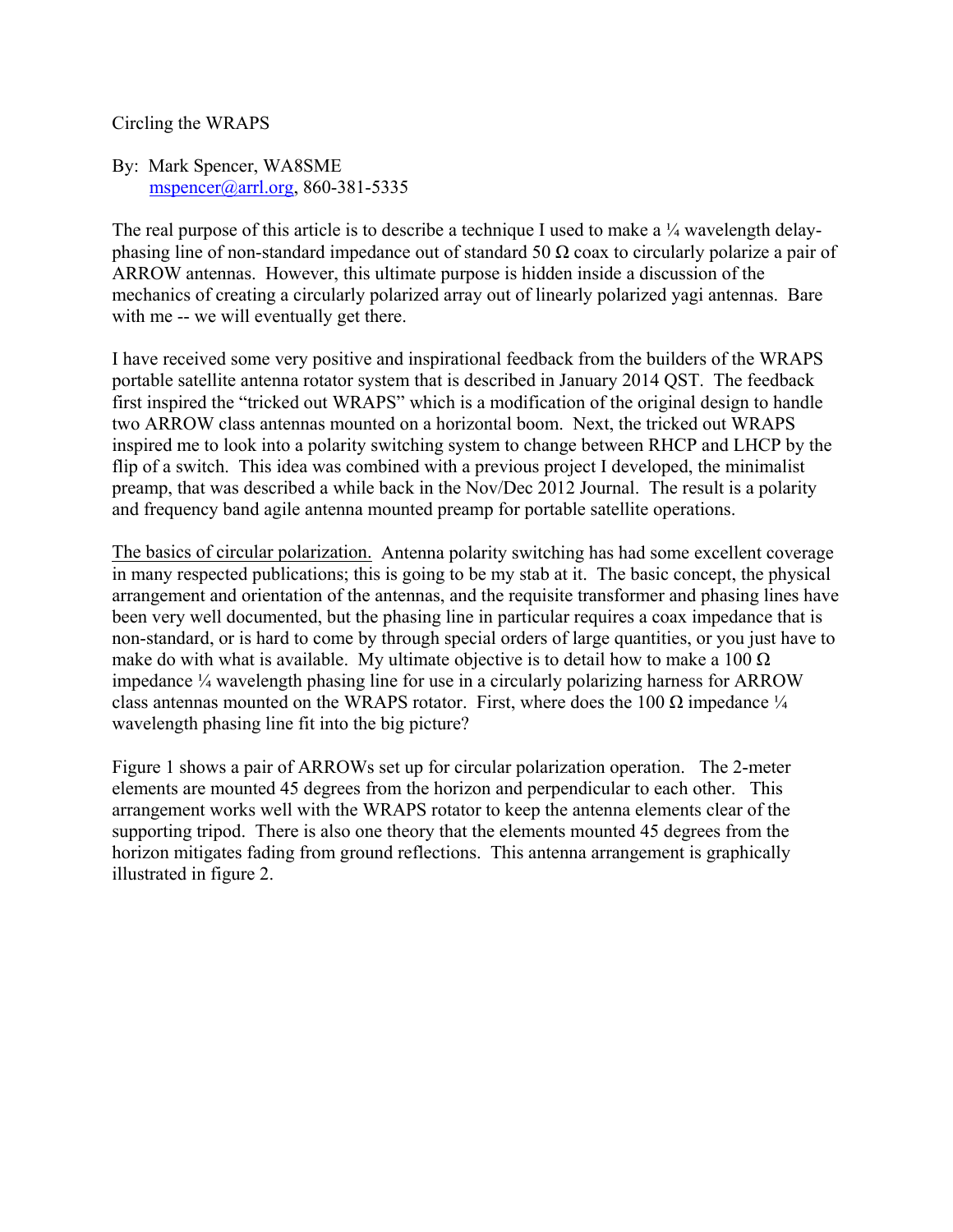



Impedance transformation needed. If the two antennas are simply connected together with lengths of  $50\Omega$  coax, there would be a significant SWR issue. This arrangement is connecting two loads in parallel and the outcome of the two loads in parallel follows the familiar equation 1.

$$
Z_{total} = \frac{z_1 z_2}{z_1 + z_2}
$$
 equation 1.

Two 50 $\Omega$  lines connected in parallel result in 25 $\Omega$  at the combined feed point. A more appropriate feed line system would be a power splitter made of two coax transformers that transform the 50Ω impedance of the antennas to a level that when combined in parallel result in 50Ω at the combined feed point. Figure 3 illustrates using two coax transformers made of odd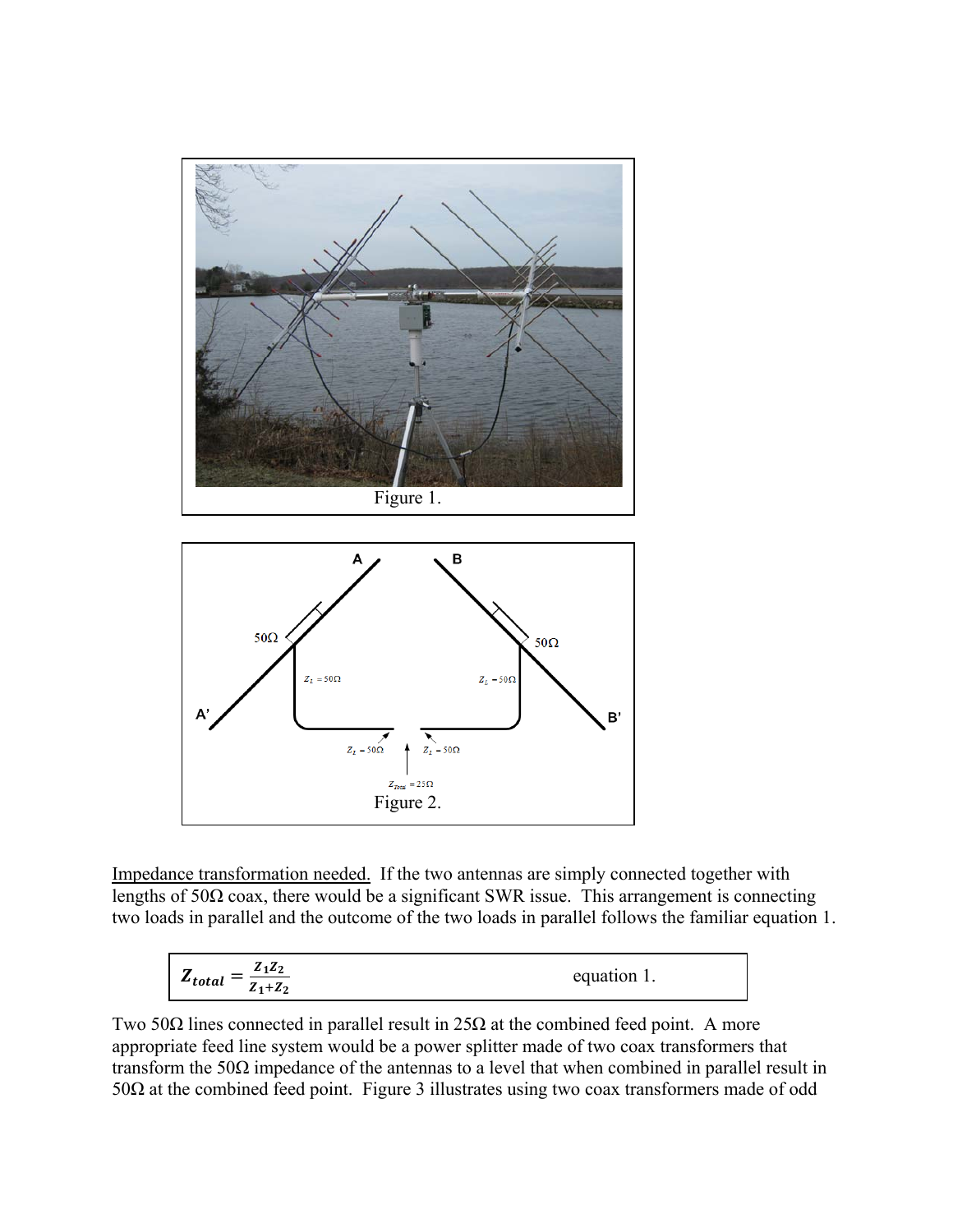multiples of  $\frac{1}{4}$  wavelengths of RG-6, 75 $\Omega$  cable TV coax (an excellent source of quality coax line).



A  $\frac{1}{4}$  wavelength of coax transforms the input impedance to the coax according to equation 2. Equation 2 is transformed into a more useful form and is solved for the output impedance in equations 3 and 4.  $Z_L$  is the impedance of the coax line (75 $\Omega$ ),  $R_L$  is the impedance of the antenna (50 $\Omega$ ), and  $Z_0$  is the impedance at the output of the coax line.

| $Z_L = \sqrt{Z_o R_L}$    | equation 2. |
|---------------------------|-------------|
| $Z_L^2 = Z_o R_L$         | equation 3. |
| $Z_o = \frac{Z_L^2}{R_L}$ | equation 4. |

Referring back to equation 1, we need an impedance of  $100\Omega$  at the output of each feed line so that when connected in parallel, the result is 50Ω. Plugging 100Ω and 50Ω into equation 2, the calculated impedance of the coax transformer feed line is 70.7 $\Omega$ . RG-6 coax at 75 $\Omega$  is a convenient match. As a check, plugging  $75\Omega$  and  $50\Omega$  into equation 4, the output impedance of the transformer line is 112.5 $\Omega$ . In turn, plugging 112.5 $\Omega$  into equation 1 results in an impedance at the combined feed point of  $56\Omega$ ... not prefect, but this impedance mismatch would result in an insertion SWR of 1.12:1. These two ¼ wavelength 75Ω feed line segments create an impedance transformer and power splitter that matches the 50 $\Omega$  of the rig to the 50 $\Omega$  impedances of the antennas. This however doesn't configure the pair of antennas for circular polarization. To accomplish this, a 90 degree (or ¼ wavelength) delay needs to be inserted into the system for one of the antennas.

Creating circular polarization. A  $\frac{1}{4}$  wavelength delay can be easily created by inserting a  $\frac{1}{4}$ electrical wavelength section of coax (with an impedance that matches the impedance of the antenna) as a delay or phasing line as illustrated in figure 4. The ¼ wavelength section of RG-8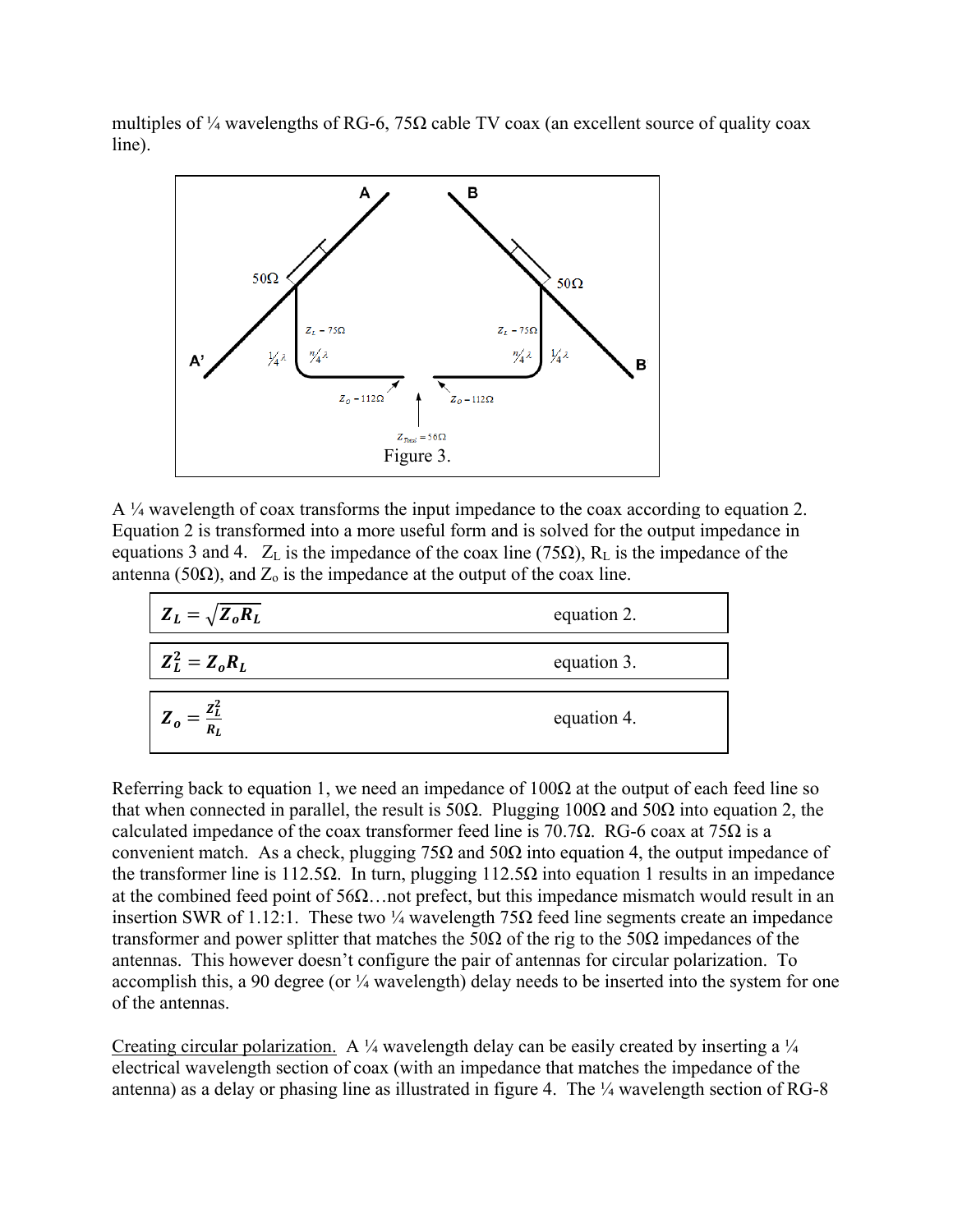Mini coax transfers the 50 $\Omega$  of the antenna to the end of the phasing line while causing a  $\frac{1}{4}$ wavelength (90 degree) delay of the signal received by antenna B relative to antenna A. The two transformer lines combine the signals from antennas A and B at the proper impedance to match the rig. The arrangement of figure 4 would create Left Hand Circular Polarization (LHCP), to create RHCP, the ¼ wavelength delay line would be moved over to antenna A. This configuration is not very practical for electro-mechanical switching between RHCP and LHCP during a pass to mitigate fades from polarity shifts.



Circular polarization another way. Figure 5 illustrates an alternate way to achieve circular polarization by inserting the ¼ wavelength delay line to the center of the interconnecting cable harness. To switch to the opposite polarization, the rig feed point is simply shifted to the other side of the <sup>1/4</sup> wavelength delay line (figure 6). This configuration is more conducive to electromechanical switching; however, this arrangement is complicated because the impedance at the ends of the 75 $\Omega$  transformer sections is approximately 100 $\Omega$  and the delay line impedance needs to match that impedance. One hundred ohm coax is not a common coax, but short sections for phasing lines can be homebrewed out of standard coax.

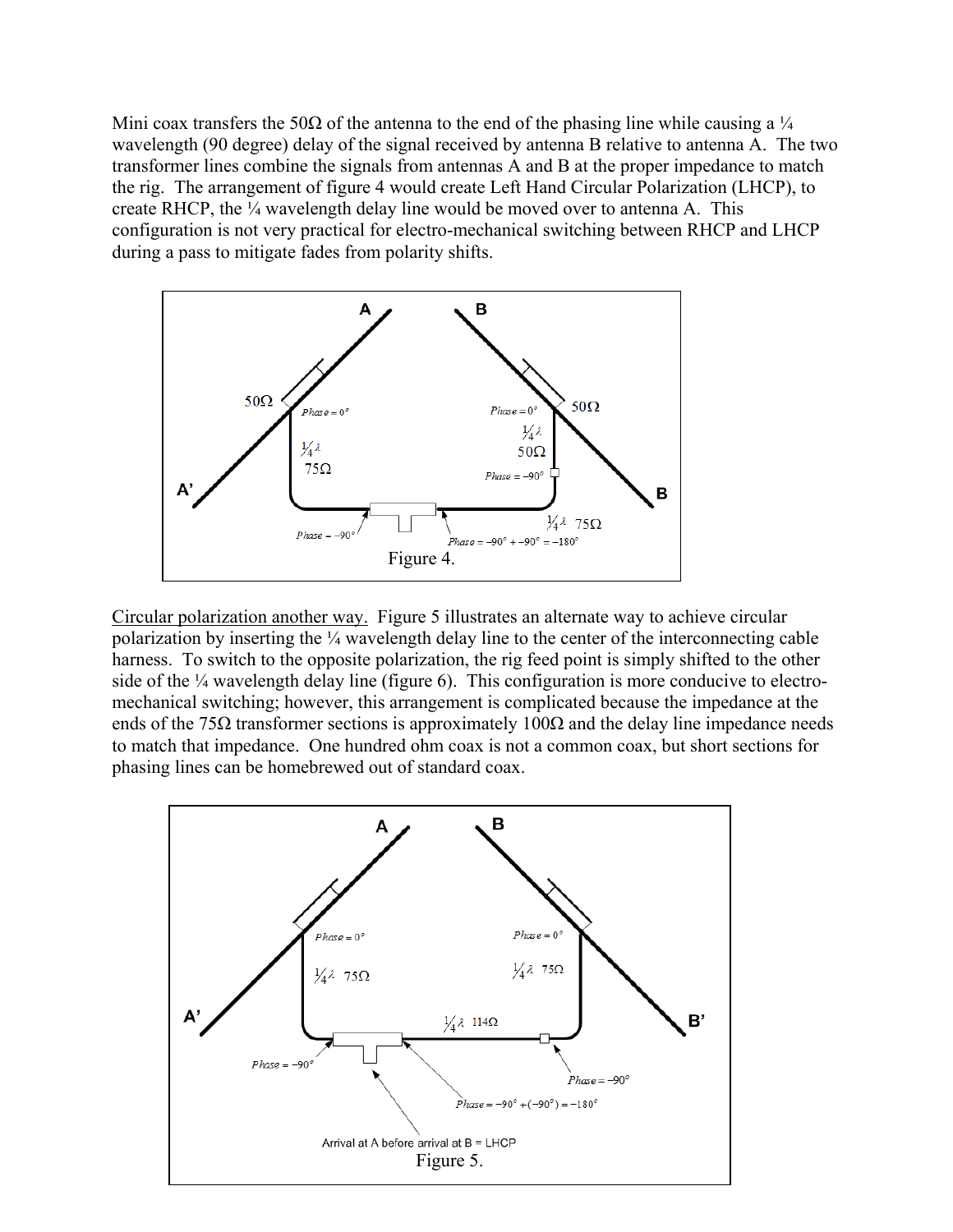

Homebrew coax of non-standard impedance. The impedance of coax is dependent on three factors; the dielectric constant of the insulating material between the inner conductor and the outer shield, the diameter of the insulating material (the internal diameter of the outer shield braid), and the diameter of the center conductor (figure 7). The relationship between these coax characteristics are detailed in equation 5 (the cited web location has a nice coax impedance calculator to help play with the math). In this project, I modified lengths of RG-8 Mini Foam coax to create coax with an impedance of approximately  $100\Omega$  by replacing the center conductor with thinner, Cat-5 conductor wire.

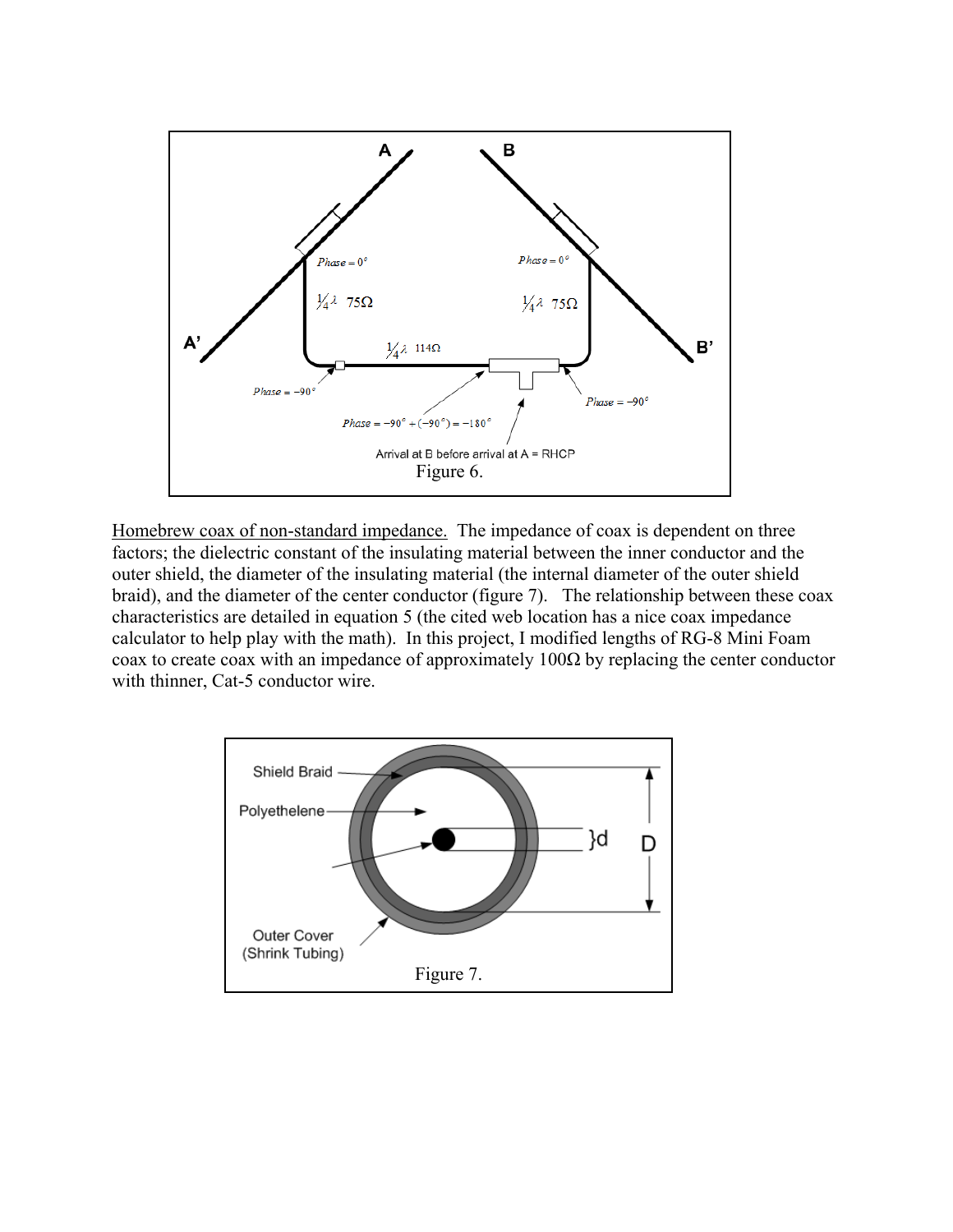These are the specifications for RG-8 Mini Foam cable:

- The insulation is foam polyethylene with a dielectric constant  $(E_r)$  of 1.16.
- The insulator diameter (D) is 0.157".

The diameter of one strand of a Cat-5 Cable (d) is 0.02 inches. Plugging these values into equation 5 results in an impedance for the modified coax of 114Ω. This is a pretty good match to the  $112\Omega$  output of the transformer lines. The problem is how to replace the center conductor of the RG-8 Mini coax?

$$
Z_o = \frac{138 * log(\frac{D}{d})}{\sqrt{E_r}}
$$
 equation 5.  
From: <http://www.microwaves101.com/encyclopedia/calcoax.cfm>

The following is the process that I used to replace the center conductor of short lengths of RG-8 Mini coax to make the phasing lines (refer to figures 8 and 9).

- 1. Cut a section of RG-8 Mini cable that is slightly longer than what you estimate the electrical ¼ wavelength will be (I simply use the standard antenna wavelength formula. The actually velocity factor of your homebrew cable will be pretty good, so don't under estimate this length [i.e., the velocity factor is much better than 0.6]).
- 2. Carefully remove the outer covering of the RG-8 Mini coax using care not to score or cut the underlying braided shield.
- 3. Scrunch the braided shield like a Chinese Finger Trap so that the shield can be removed from the foam center insulator.
- 4. Using a knife to make sharp and clean edges, cut the foam insulating material into short sections so that the sections can be pulled off the center conductor (a little trial and error is appropriate, for me, lengths of about 5 inches seemed to work).
- 5. Strip the insulation off a length of one strand of a Cat-5 Cable conductor, the cable I had on hand had a solid conductor.
- 6. Slide the foam insulation sections over the new center conductor.
- 7. Using the appropriate size of shrink tubing, put a short section of shrink tubing over the joints in the foam insulation, heat to shrink.
- 8. Slide the braid shield over the form insulation and stretch out to the length of the modified cable.
- 9. Install a crimp BNC connector to one end of the modified cable; you are now ready to determine the electrical ¼ wavelength for the phasing line.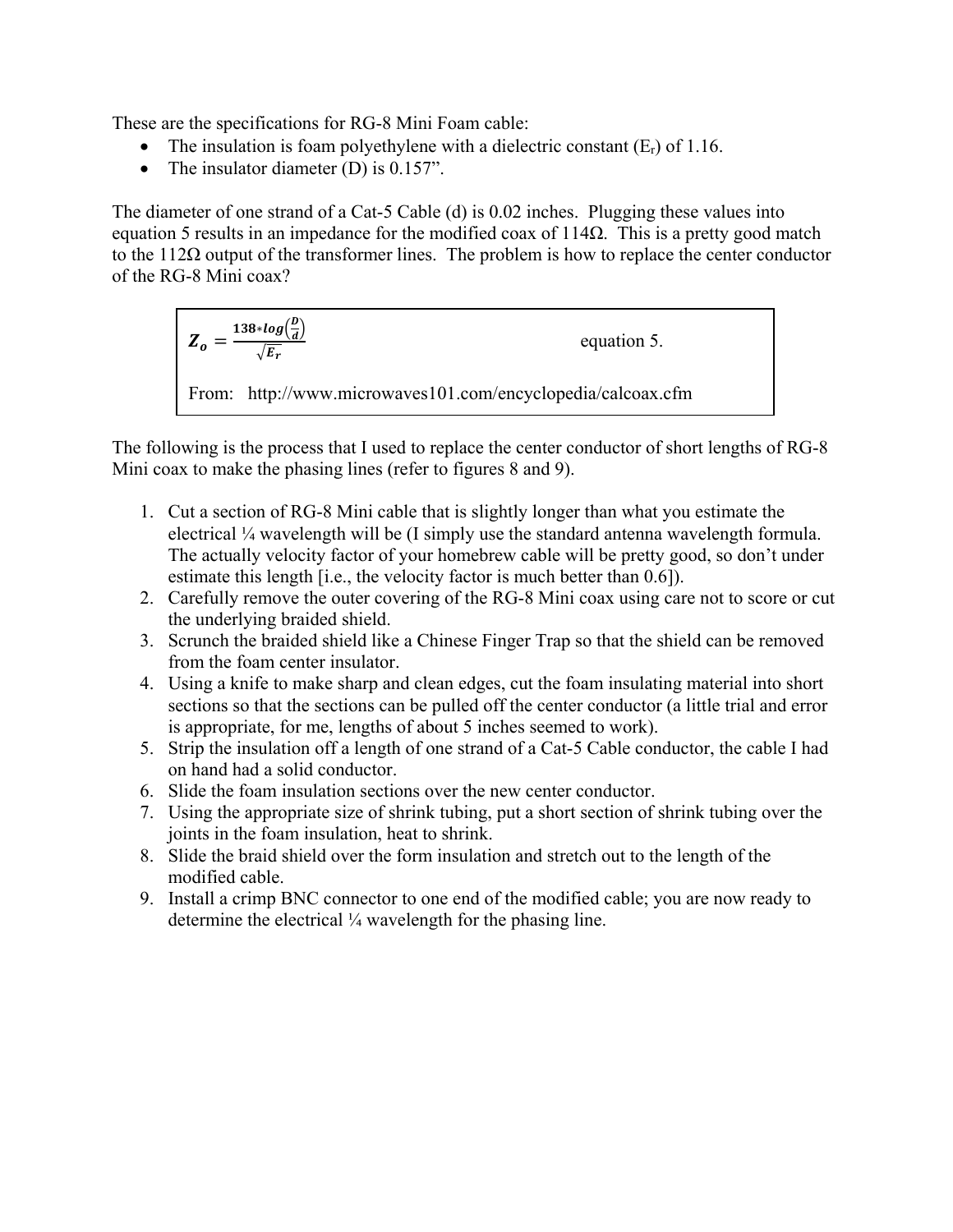

Determining  $\frac{1}{4}$  electrical wavelength. You will need an antenna analyzer (I have the MFJ model) or a SWR/watt meter to determine the electrical ¼ wavelength for the phasing line. If you are absolutely certain of the coax cable's velocity factor, you could probably apply that velocity factor to reduce the calculated length of a cable to the electrical length. In this case, the velocity factor of your homebrew cable is unknown so you will have to use the following procedure.

Make a jig with a mating coax connector for your analyzer or SWR meter (my meters needed a PL259), a 50Ω carbon resistor (small wattage would be fine), and a female BNC connector. Install the resistor in series with the connector center pins using as short of leads as practicable. Ground the outer shields of the connectors, the solder lug on the BNC connector works well. What this 50 $\Omega$  terminating jig does is to allow any odd multiple of  $\frac{1}{4}$  wavelength coax cable, open at the other end, regardless of the impedance, to resonate at  $50\Omega$  at the meter (iig) input.

Connect your homebrew  $100\Omega$  cable section to jig attached to the analyzer or the SWR meter. If you are using an SWR meter, you will need to attach a low power transmitter to the SWR meter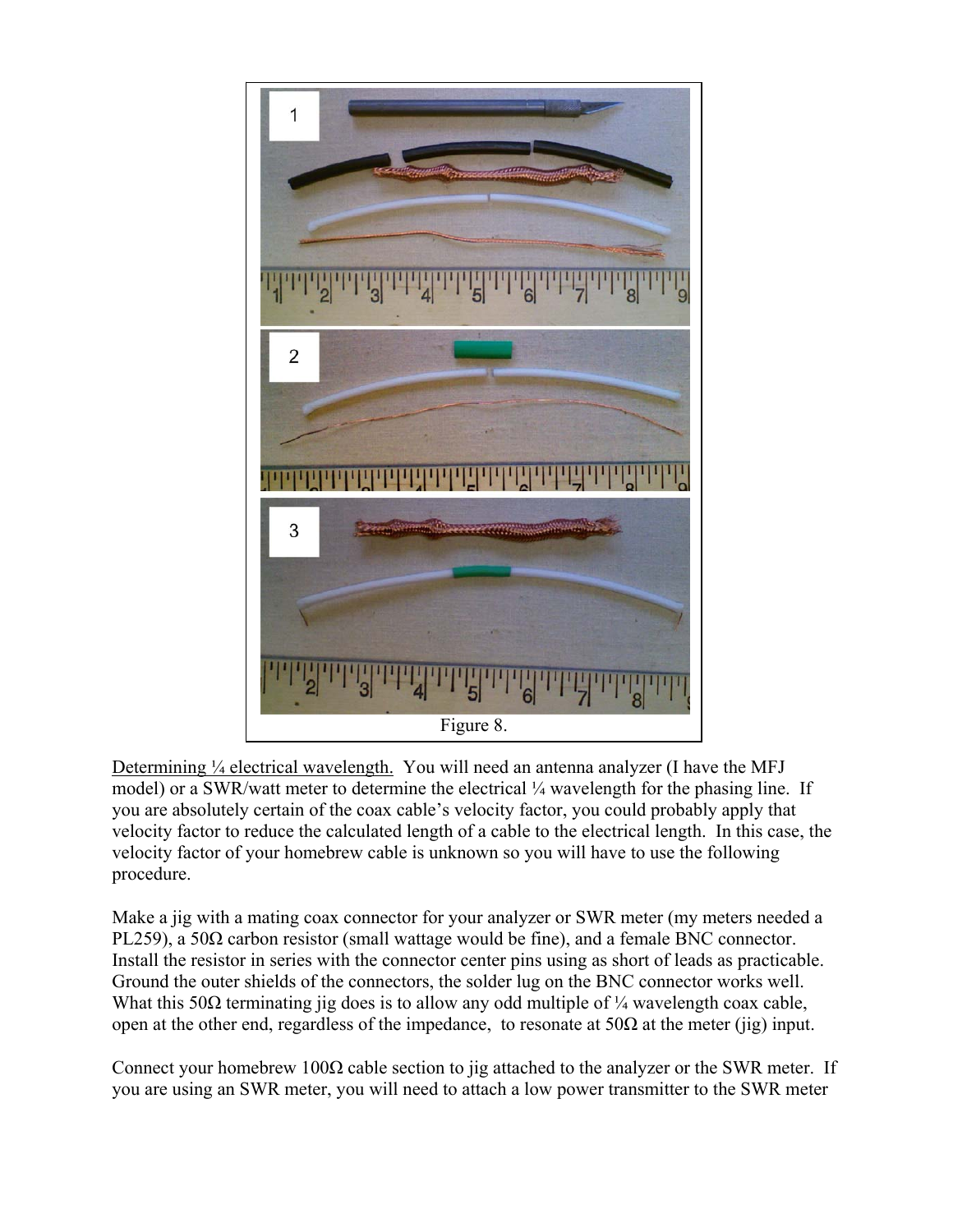to use as an RF source. Set the analyzer or rig to the frequency of interest (2-meters, I use 146MHz; 70CM, I use 436MHz). The SWR will read high. Incrementally trim off small sections of the homebrew coax, perhaps  $\frac{1}{2}$  inch at a time; as the SWR lowers toward 1:1, start trimming less, perhaps  $\frac{1}{4}$  inch increments. When you reach very close to 1:1 SWR, trim one more short  $\frac{1}{4}$  inch increment (to make up for the BNC connector to be installed later).

To complete the homebrew phasing line, install shrink tubing over ½ of the entire length of the cable snug up against the previously installed BNC, then shrink the tubing. Slip another section of shrink tubing over the other half of the cable, but do not shrink the tubing yet. Install the BNC connector. Just to be sure, double check the cable on your SWR setup, it should be close to 1:1 SWR. The final step is the cover the last half of the cable with the shrink tubing, heat to shrink, and you're done.



Construct the two, odd multiples of ¼ electrical wavelength transformer lines out of RG-6, 75 $\Omega$ cable (just straight RG-6, not modified). For my WRAPS system, I found that  $\frac{3}{4}$  wavelength transformer lines are required for the 2-meter antennas, and 1¼ wavelength transformer lines are required for the 70 CM antennas to span the distance between the antennas. Install a couple of BNC "T" connectors between the transformers and the delay line. A pictorial representation of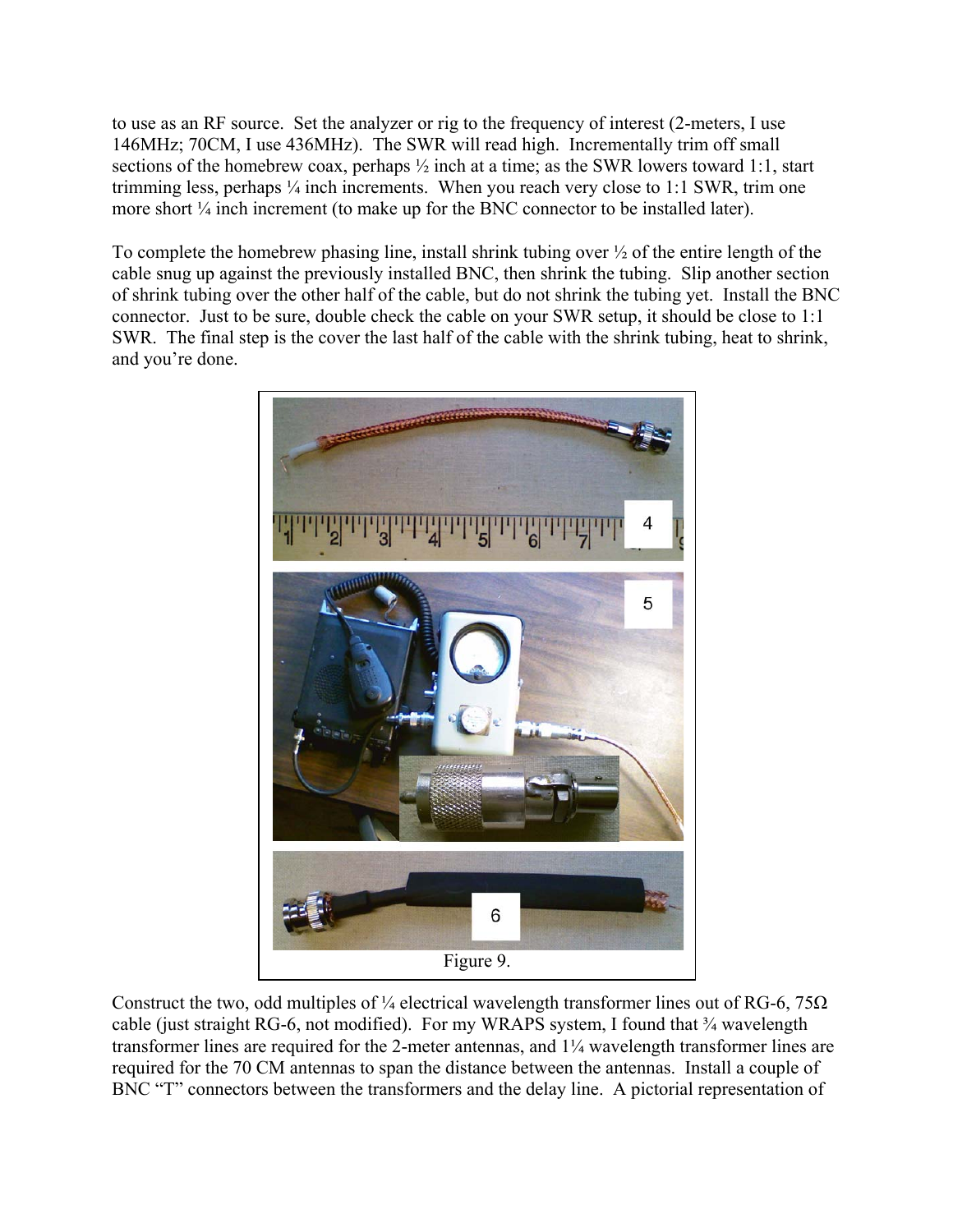the completed antenna feed harness is illustrated in figure 10. To switch between RHCP and LHCP, simply move your rig feed point from one BNC "T" connector to the other.



Electro-mechanical polarity switching. The goal of this project however was to create an electro-mechanical way to make polarity changes. An RF appropriate SPDT, relay controlled switch will do the trick (Digi-key part number Z3288-ND). I included the polarity switching relay on a redesigned minimalist preamp PCB for this project, pictorially illustrated in figure 11. The PCB artwork for the modified board is shown in figure 12.



Power for the preamp is supplied with one line, 12-VDC switched power for the polarity relay is supplied by another line. This system is NOT set up for polarity switching of the transmitter side of the station…NOT! (From my experience, there is far more need for polarity switching on the receive side. If there is polarity shifting at the satellite, I have found that I can usually "over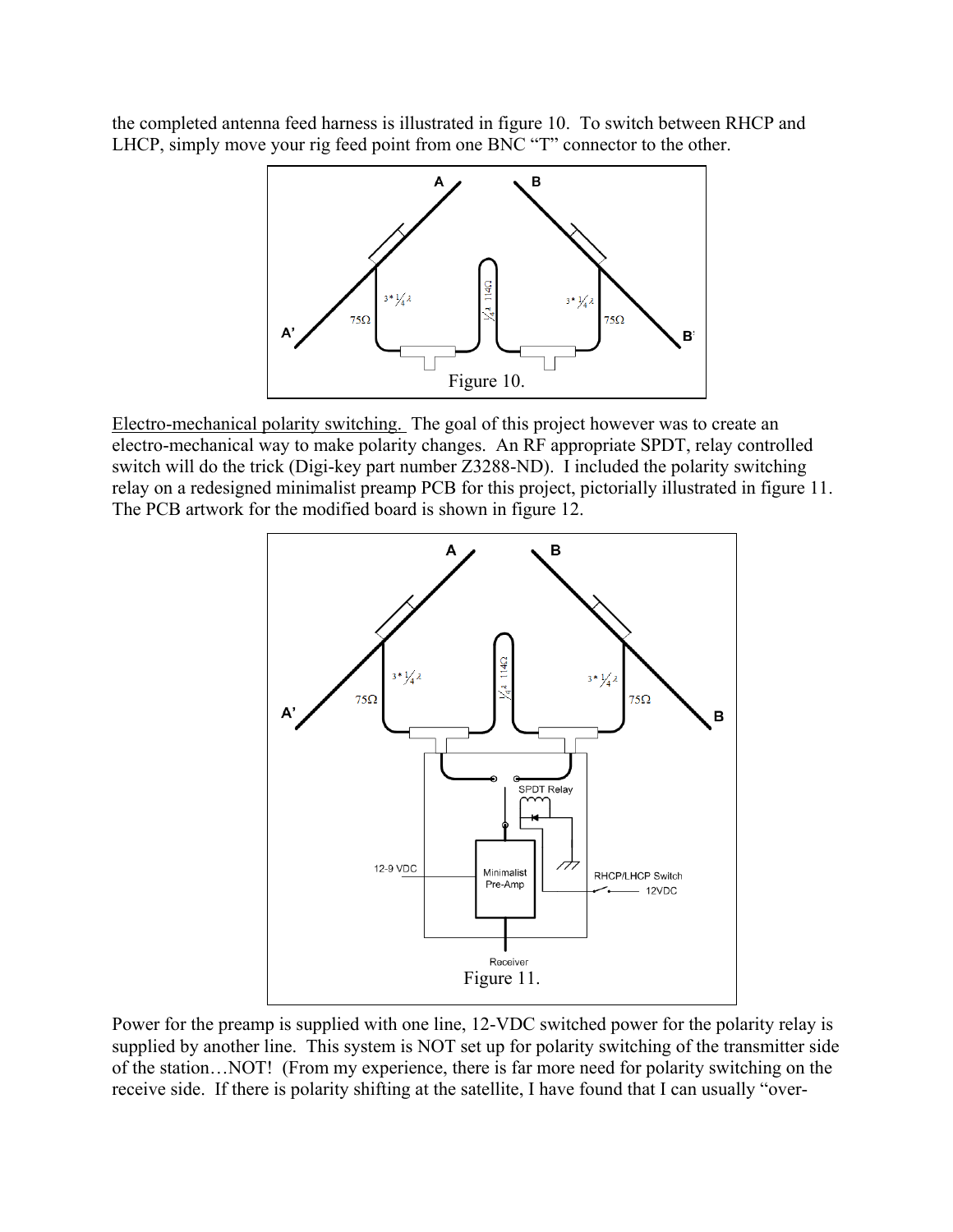power" any attenuation due to polarity shifting by momentarily boosting my transmitter power, therefore I simply leave my transmit antennas fixed in RHCP mode.)



Impedance matching on the PCB. The final technical topic I am going to address in this article is how to develop the appropriate PCB traces for routing the RF from the preamp to the SPDT relay contacts to minimize insertion loss. The paths traveled by the RF through the preamp and polarity switch should be treated as transmission lines, therefore these transmission line traces, or striplines, should exhibit  $50\Omega$  impedances. The impedance of a stripline trace depends on the dielectric constant of the PCB material, the distance between the trace on the top side of the board and the ground plain on the bottom side of the board, and the width of the trace. These parameters are illustrated in figure 14 and follow the equations 6 and 7. The dielectric constant for the PCB material is listed as 4.2 to 5, so I used a value of 4.6 for  $E_r$  in the calculations. The thickness of the PCB is  $0.062$  inches. You will notice that the value of  $E_{\text{eff}}$  is calculated in equation 6 and then used in equation 7; and both the value of W (the width of the stripline trace) and H (the thickness of the PCB) are used in both equations. This will require some iterative calculations to get to the desired value of W to give you the impedance  $Z_0$  of the trace that you want. I encourage you to go through the math exercise. It took me a couple of iterations, but I finally found a trace width  $W = 0.115$  inches to give an impedance value close to 50 $\Omega$  for the stripline RF traces I used in the board design.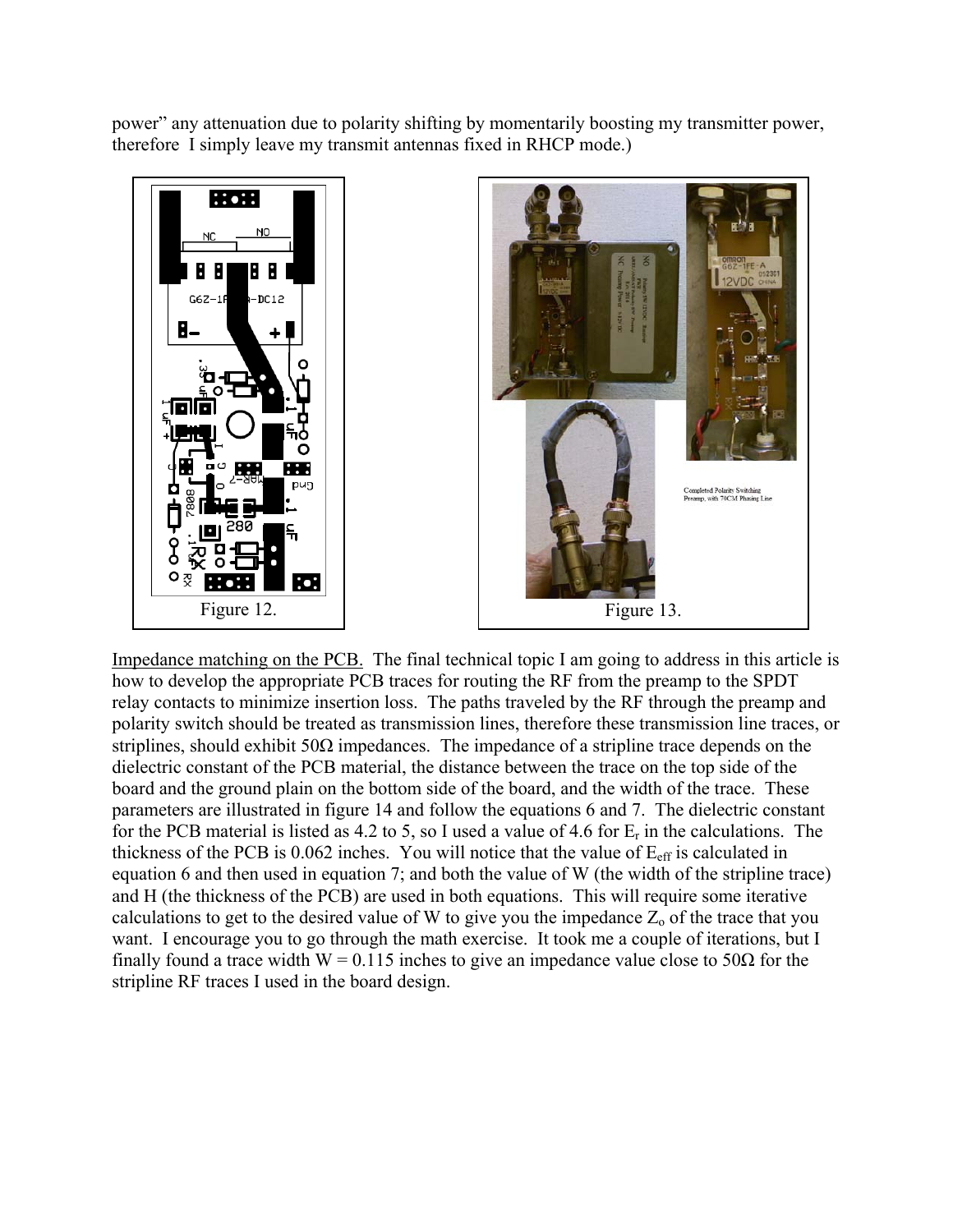

$$
Z_0 = \frac{\frac{120\pi}{\sqrt{E_{eff}}}}{\frac{W}{H} + 1.393 + 0.667 \ln(\frac{W}{H} + 1.444)}
$$
 equation 7.

Add a diplexer for a complete polarity agile station. If you use a dual band HT for your portable operations, you will need to insert a diplexer into the station configuration as illustrated in figure 15. (An excellent homebrew diplexer is described in Nov/Dec 2009 Journal.)

Operation. The minimalist preamp is broad-banded and covers both the 2-meter and 70 CM bands. I created a circular polarization harnesses for both bands with the BNC "T" connectors on each side of the phasing lines. If I am going to operate a satellite with a UHF uplink and a VHF downlink, I install the preamp on the VHF cable so that the antenna is RHCP when the polarity switching relay is at rest (non-energized) and I connect the transmitter to the BNC connector on the UHF cable for RHCP (visa versa for the UHF down, VHF up). Most of the time, the satellites are RHCP. I find that most of the polarity fades happen early (above AOS) and late (above LOS) in the pass. When a fade is detected, simply flip the polarity switch to energize or de-energize the relay, this action moves the  $\frac{1}{4}$  wavelength delay line back and forth between the antennas and creates the RHCP/LHCP polarity shift. As I mentioned, I mitigate the polarity shifts on the uplink by manipulating the transmitting power to a level appropriate for respectful satellite operations.

Early in my satellite operation experience I used fixed RHCP and I simply accepted the fades. After I upgraded my station and included polarity switching, I could not believe what a difference it makes! By a simple flip of a switch, the signals would go from S-0 to S-9 in many cases; the difference is truly amazing.

I have become a firm proponent of antenna mounted preamps, and now, polarity switching. This relatively inexpensive modification to your portable station just might be the station upgrade you